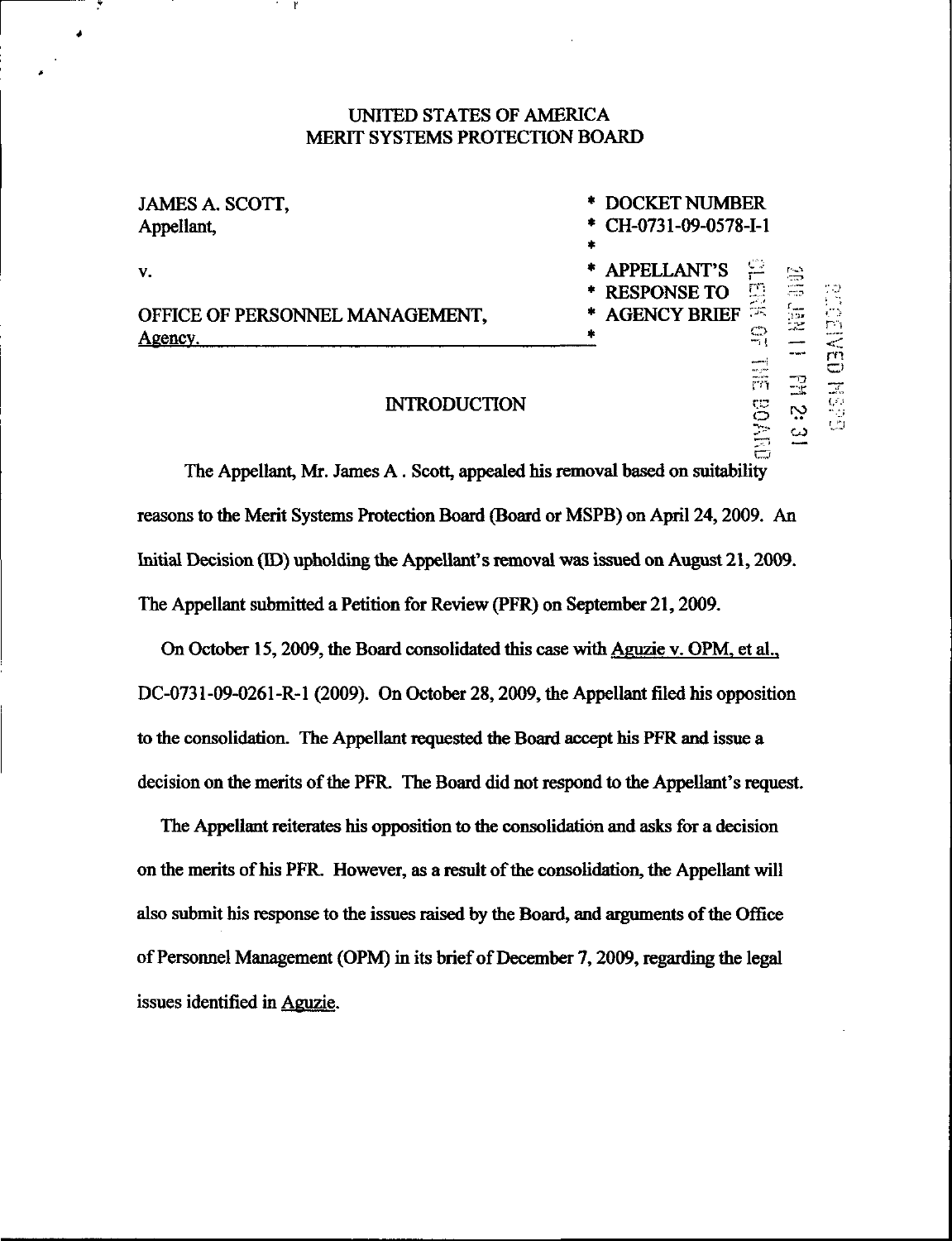### Appellant's Opposition to Consolidation and Request for a Decision on His PFR

Appellant opposes the consolidation of his case with those of Aguzie, et al., because OPM was wrong as a matter of law in his case. When an action such as this is fatally defective from its inception, there is no need to reach the issue of whether the Appellant should have had adverse action appeal rights.

The Board has the authority to declare OPM was wrong as a matter of law to base a suitability action against the Appellant entirely on post employment conduct. This should be done immediately and the removal of the Appellant should be overturned.

In contrast, Appellants Aguzie and Barnes had the merits of their cases evaluated by the Board. It is appropriate in their cases to decide whether they should have adverse action appeal rights.

In a typical adverse action the Board is required to review the employing agency's decision solely on the grounds invoked by the agency. Gottlieb. Veterans Administration. 39 M.S.P.R. 606,609 (1989). This case is not directly on point with Gottlieb because OPM brought this case as a suitability action. However, the underlying premise, an agency's case should be evaluated on the grounds invoked by the agency, is applicable to this case. In this case, OPM initiated a suitability removal on purely post employment conduct. It is that decision that should be initially evaluated by the Board.

In the event OPM was wrong as a matter of law to base a suitability action entirely on post employment conduct, the action should be reversed and the Appellant should be returned to work. If post employment conduct has become a suitability issue, then, and only then, should the issue be decided whether the Appellant should have been afforded 5 U.S.C. 7513 appeal rights.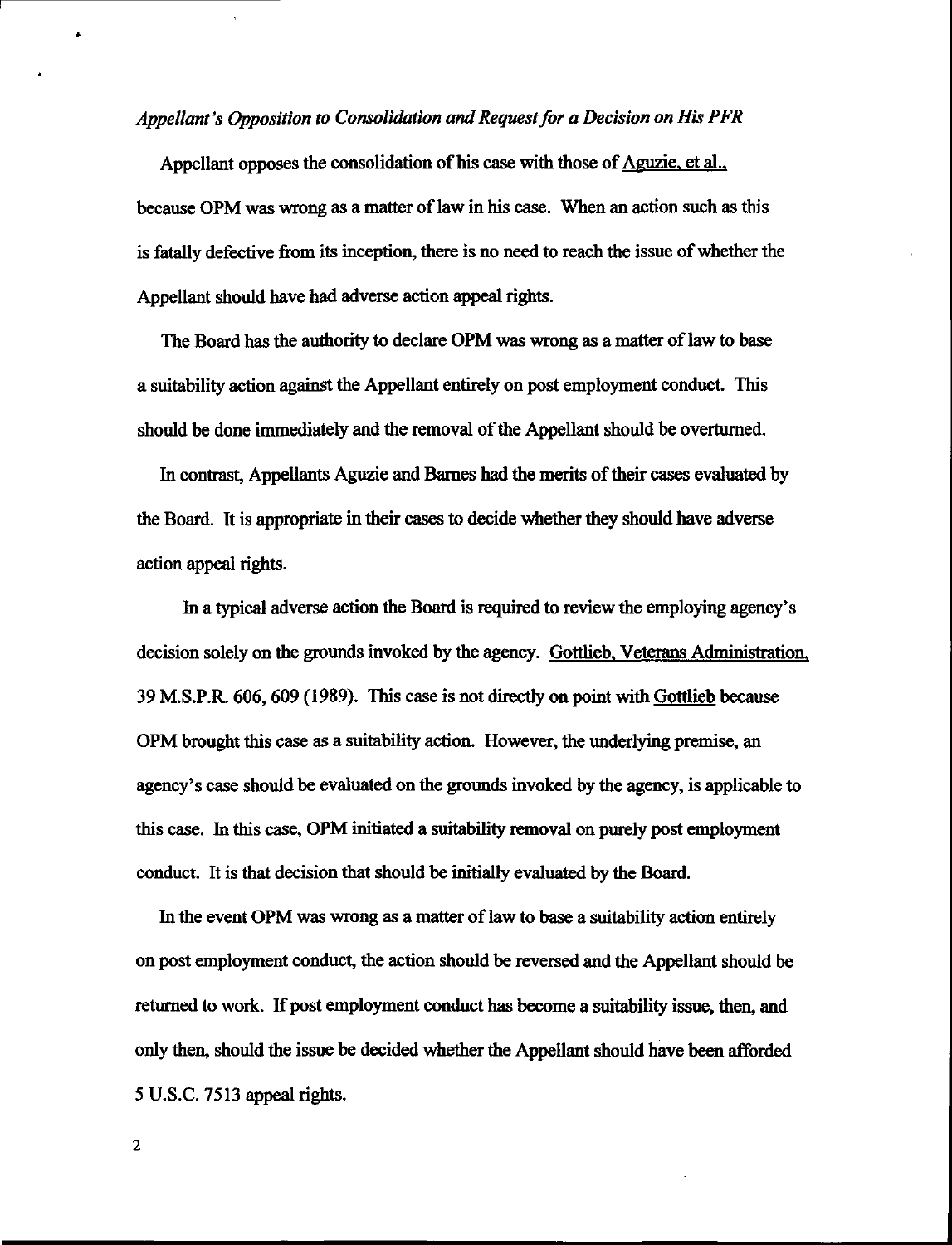If the Board grants the Appellant's request and issues a decision on his PFR, the legal issues in Aguzie will still be addressed by the other parties. The cases will be decided contemporaneously.

It would be a travesty to give OPM's fatally defective suitability action against the Appellant a second chance because OPM failed to give the Appellant his proper appeal rights. In effect, the Board will be rewarding OPM's illegal behavior.

Accordingly, the Appellant will argue post employment can not form the sole basis of a suitability action. Then the Appellant will address the issues raised in Aguzie, et al. At the risk of being overly simplistic, the Appellant does not believe the issue is as complicated as OPM makes it out to be in its brief. Appellant will conclude all employees have the appeal rights identified in 5 U.S.C. 7513. The Appellants' removals should be rescinded in their entirety based on a violation of their due process rights.

#### ARGUMENT

## 1. As a matter of law, post employment conduct may not form the sole basis for a negative suitability determination.

A suitability determination is an assessment of an applicant's character and conduct. A suitability investigation, by its very nature, investigates an applicant's activities prior to employment with the government. Events that occur after an employee begins working for the government do not deal with the character or conduct of an applicant and are not suitability issues.

OPM's legal authority to make suitability determinations is derived from the authority granted to the President in 5 U.S.C. 3301. Specifically,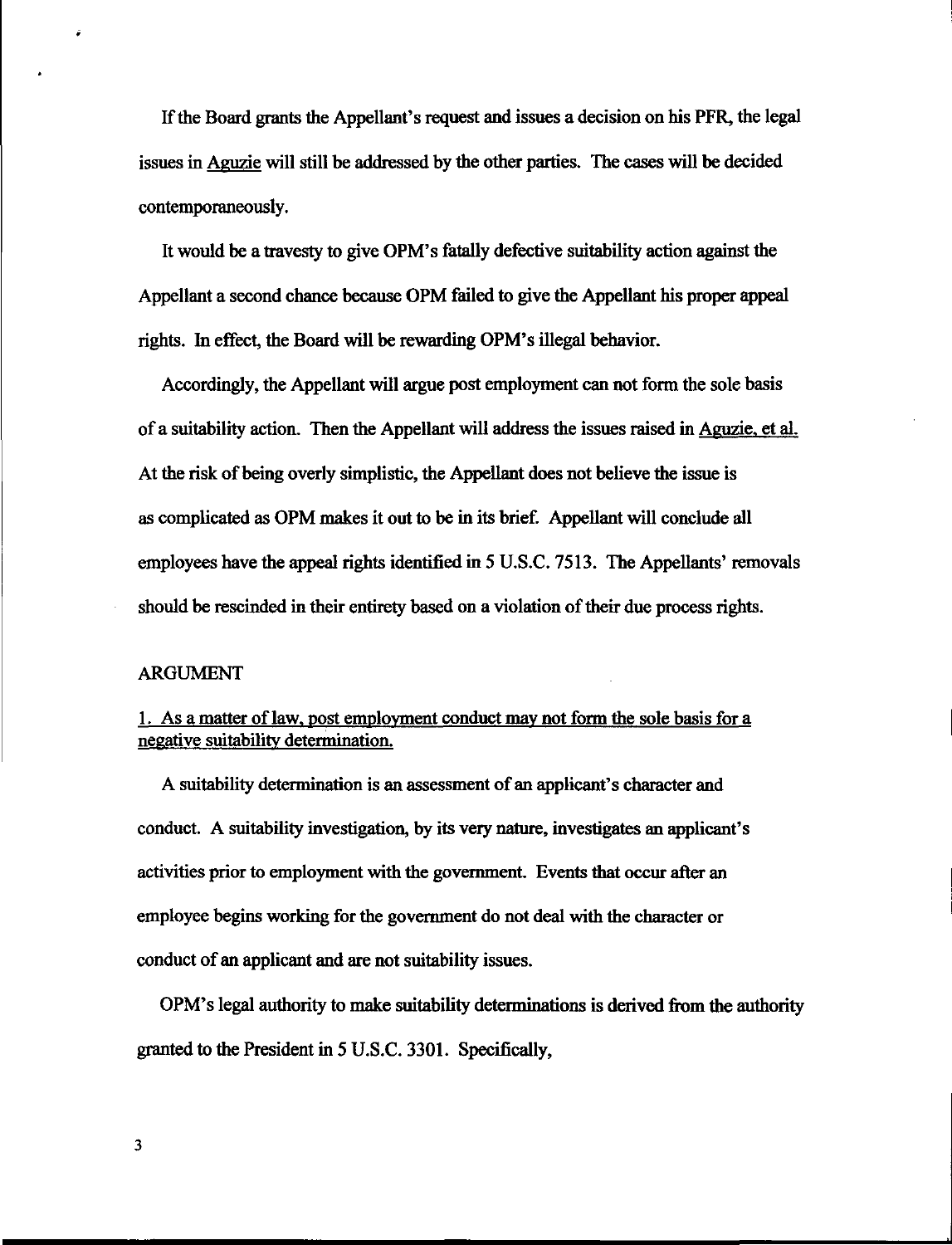5 U.S.C. 3301. The President may -

(1) prescribe such regulations for the admission of individuals into the civil service in the executive branch as will best promote the efficiency of of the service.

(2) ascertain the fitness of applicants as to age, health, character, knowledge and ability for the employment sought; and [emphasis added]

In that legislation Congress granted the President the authority to investigate and assess an applicant's character. Based on the assessment of an applicant's background a decision may be made not to hire an applicant, or if the individual was hired during the investigative process, they may be removed for pre-employment reasons.

This legislation is directed solely at an applicant's fitness for employment sought. This section of the statute deals only with applicants. The fitness of an applicant is based on events that occurred before the applicant becomes a federal employee. There is nothing in 5 U.S.C. 3301 that deals with a current employee's conduct.

An assessment of a current employee's on duty, or off duty, conduct is not a suitability matter. Post employment conduct cases are adverse actions and are controlled by the provisions contained in 5 U.S.C. 7513.

Executive agencies are free to take adverse actions against their employees as long as the actions promote the efficiency of the service. OPM has no legal authority to interfere with another agency's management of its own employees for post employment conduct

hi this case, the Appellant had worked at Defense Finance and Accounting Service (DFAS) as a federal employee since January 23,2006. ID at 2. The incident upon which OPM based its negative suitability determination did not occur until February 22,2008. ID at 3. The Appellant was not an applicant on February 22,2008. He was a productive employee working at DFAS and had been for two years.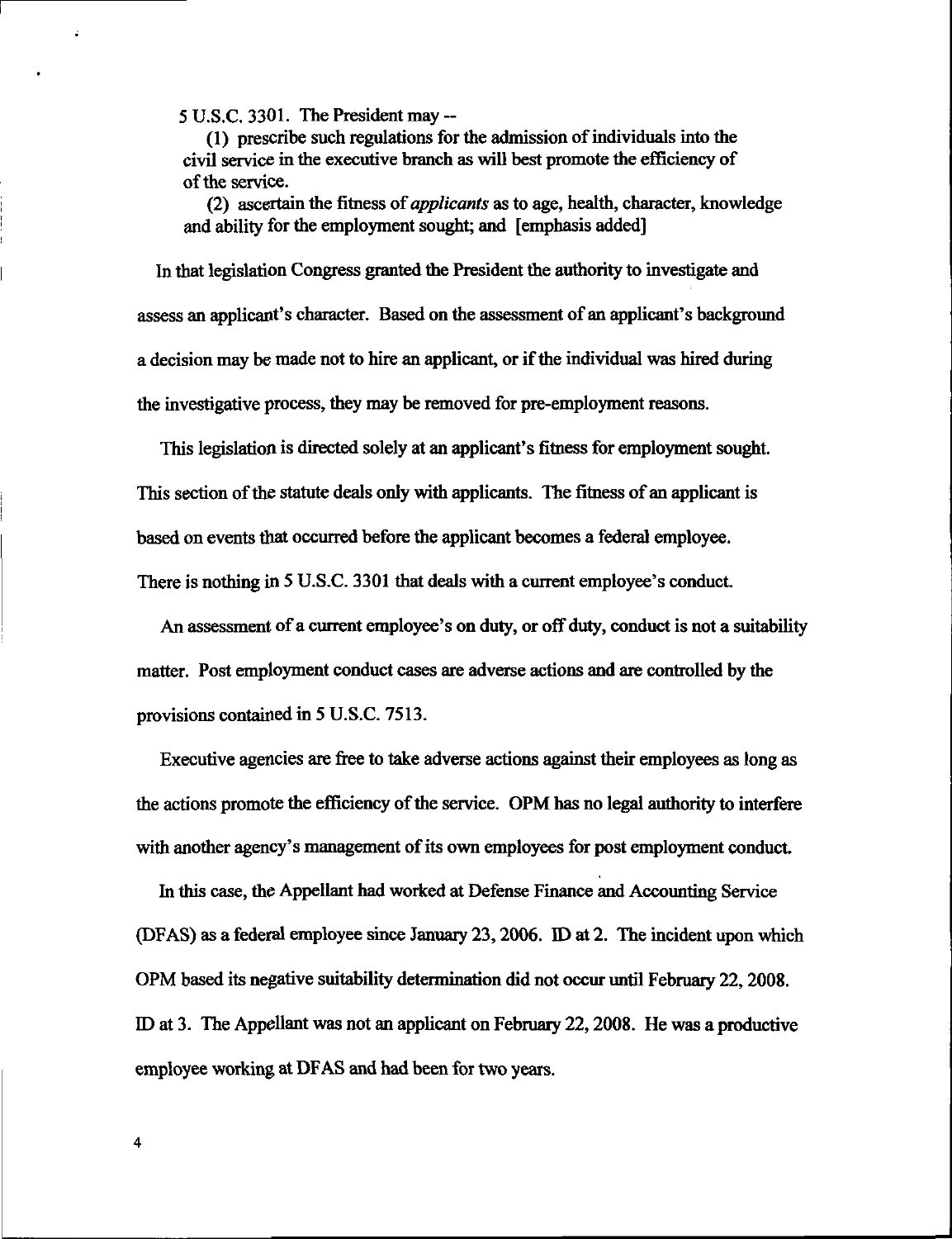Suitability determinations, based on the provisions of 5 U.S.C. 3301, do not apply to the actions of current federal employees. These provisions apply only to applicants for federal employment. The ID violates the plain language of 5 USC 3301(2).

The President delegated the authority to perform investigations, and make suitability determinations, in Executive Order 10577. Revisions to that Executive Order grant the Director of OPM the responsibility for

Sec. 5.2.(a). Investigating the qualifications and suitability of *applicants* for positions in the competitive service, [emphasis added]

The President delegated authority to OPM to investigate the suitability of an applicant, an individual in the process of attempting to obtain federal employment. There is no grant of authority from the President to OPM to get involved in cases concerning employees at other federal agencies for post employment conduct.

An individual is an applicant prior to working for the government. Consequently, the conduct subject to OPM review must have occurred while, or before, the individual was applying for job with the government.

Conduct that occurs after an employee has started working is not within OPM's purview. There is no delegation of authority in the statute or Executive Order for OPM to take suitability actions against federal employees for post employment conduct.

The plain language of Section 5.2.a. of Executive Order 10577 deals with applicants for federal employment. The word "employee" is not mentioned in Section 5.2.a.

OPM's regulations for implementing the delegated authority to investigate, and determine, an applicant's suitability are contained in 5 C.F.R. 731. In these regulations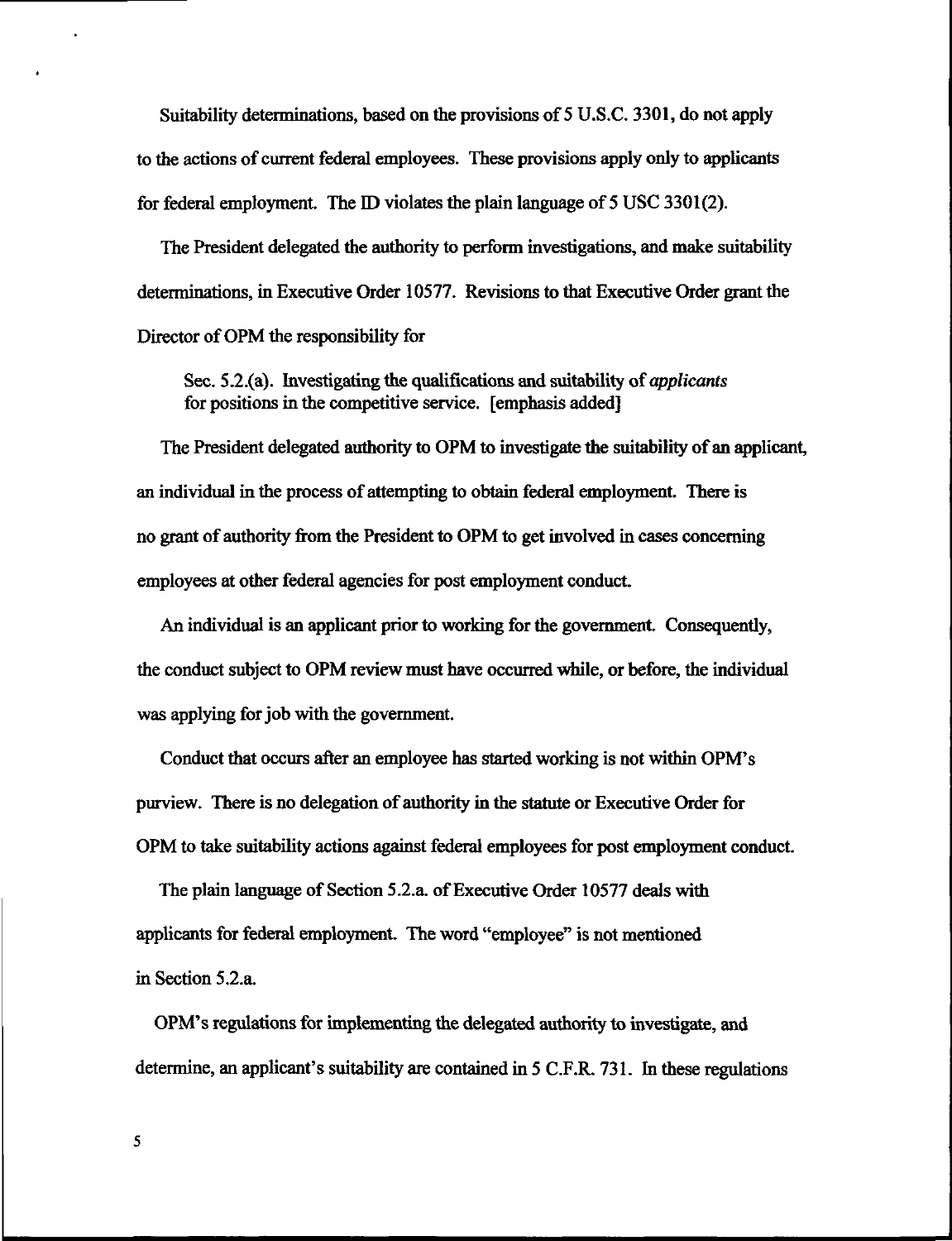OPM acknowledges a suitability determination is based on an assessment of an applicant. In pertinent part,

5 C.F.R. 731.101

(a)... Section 3301 of title 5, United States Code, directs consideration of "age, health, character, knowledge and ability for the *employment sought*"... This part concerns only determinations of "suitability," that is, those determinations based on a person's character or conduct that may have an impact on the integrity or efficiency of the service... [emphasis added]

On February 22,2008, the Appellant was not seeking employment. He had been working for the government for two years.

OPM's use of the terms "employment sought" and "may have an impact" confirm a suitability determination is an attempt to judge an applicant's fitness as a federal employee. These terms are prospective in nature.

When assessing post employment conduct of federal employees, a decision to remove an employee must "promote the efficiency of the service." 5U.S.C. 7513(a). Agencies, and not OPM, have the responsibility and authority to deal with the post employment conduct of their employees.

A slight change of the facts in this case illustrates the flaws in the OPM position, adopted in the ID, in this matter. The Appellant worked at DFAS for three years. His work was very good. ID at 16. Assume for a moment the Appellant had started working at DFAS in 1979. Under OPM's theory of the case, if the Appellant had worked at DFAS for thirty years, instead of three, OPM could still direct he be removed for attempting to help his wife in 2008, twenty nine years after the start of his federal employment. Removing an exemplary, thirty year employee for suitability reasons would be absurd.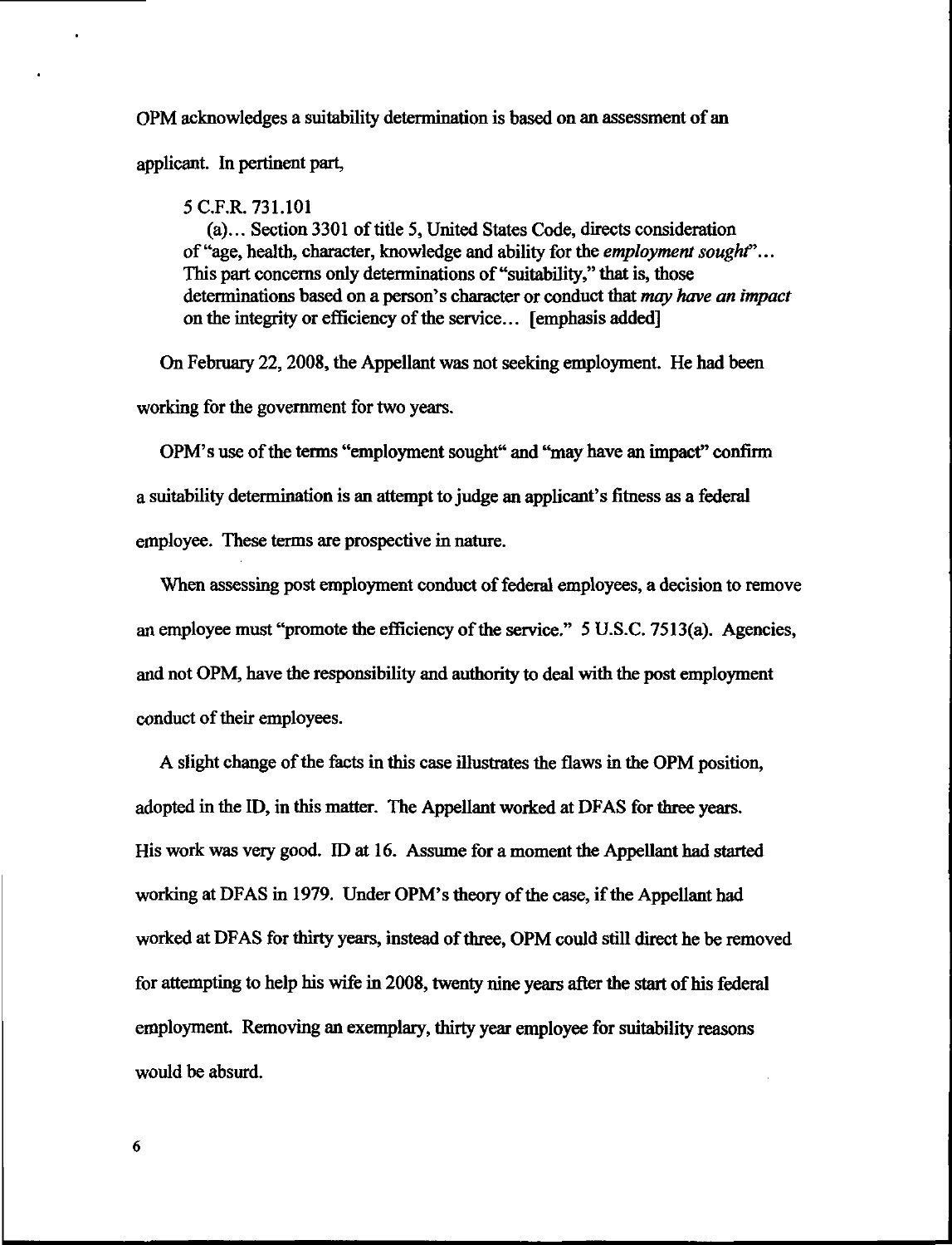OPM's theory of the case, that post employment conduct may subject an employee to a negative suitability determination, has other implications. Under this theory, if an employee violated the provisions of 5 C.F.R. 731(b)(2),(5) or (6) OPM would be free to direct another federal agency to fire the employee for suitability reasons if the employee engaged in criminal conduct, abused alcohol or drugs.

The Board has also held suitability actions deals with applicants. In Ferguson v. Office of Personnel Management, 100 MSPR 347, 350 (2005), the Board held a "suitability inquiry is directed toward whether the "character or conduct" of a candidate is such that employing him may have an impact on the integrity or efficiency of the service." [emphasis added] Throughout the course of this case, neither the undersigned, OPM or the AJ could find any Board case in which post employment conduct formed the sole basis for a negative suitability determination. There is no support for OPM's expanded, and flawed, theory of the suitability process.

The ID relied on very generalized statutory references supporting the conclusion that OPM may rely on post employment conduct to in a suitability case. ID at 5. The provisions of 5 U.S.C. 7301 consist of fourteen words that allow the President to make regulations concerning federal employees. That point is not in dispute. The provisions of 5 U.S.C. 1103(a)(5) deal with OPM's authority to enforce laws. The Appellant is asking OPM and the Board to adhere to, and enforce, the provisions of 5 U.S.C. 3301(2).

The ID's reliance on Section 5.3.(a)(l) of Executive Order 10577 is also misplaced. ID at 6. That provision follows Section 5.2.a. which specifically refers to applicants. Section  $5.3(2)$  is most logically directed to situations where the investigation of an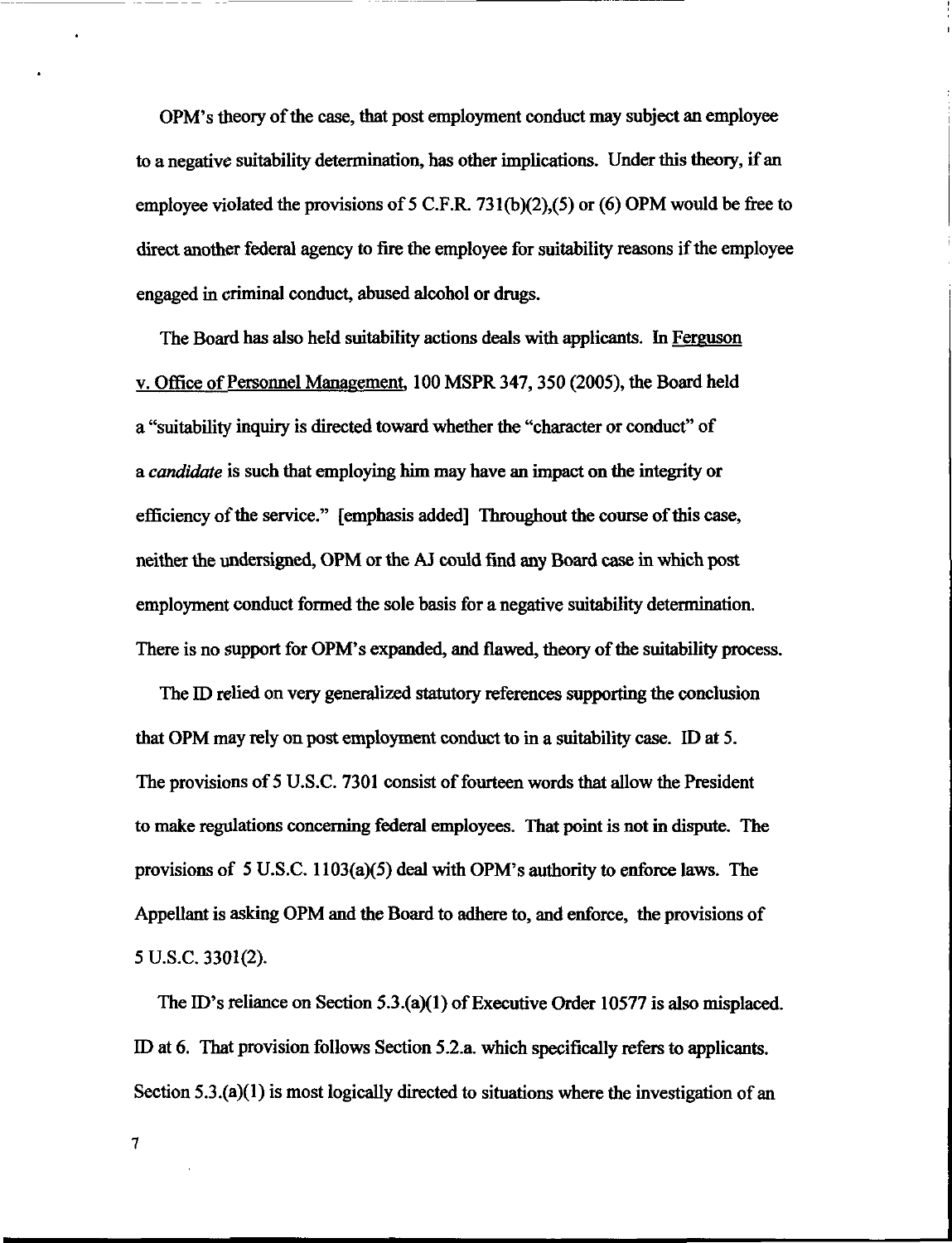applicant is still being conducted and the individual is hired and becomes employed by the government. However, the investigation is of pre-employment conduct.

OPM's regulations in 5 CFR 731.105(d), which state investigations should be commenced within two weeks on an individual's entry into federal service, also support the Appellant's position in this matter. If the investigation commences within two weeks of an employee's starting date, then in only stands to reason the investigation is of pre-employment conduct.

The ID's holding that post employment conduct may form the basis for a negative suitability determination is based on an erroneous interpretation of 5 U.S.C. 3301, Executive Order 10577, 5 C.F.R. 731 and Board case law. The plain language of the statute, regulations and Ferguson deal with assessing the conduct or character of an applicant. On February 22, 2008, the Appellant was not an applicant. He had been an employee for over two years and was a very good employee for DFAS.

### Appellant's response to OPM's Aguzie Brief

### ARGUMENT

## 1. OPM misconstrues the nature of. and relationship between, the United States Code (Statute) the Code of Federal Regulations (Code).

There is a critical difference between the Statute, which is the law of the United States of America, and the Code, whose provisions are the implementing regulations of the Statute. Simply put, the Statute takes precedence over the Code.

OPM did not suggest there is a conflict between 5 U.S.C. 3301 and 5 U.S.C. 7511- 7514. If there were, it would be necessary for the judicial system to resolve that conflict.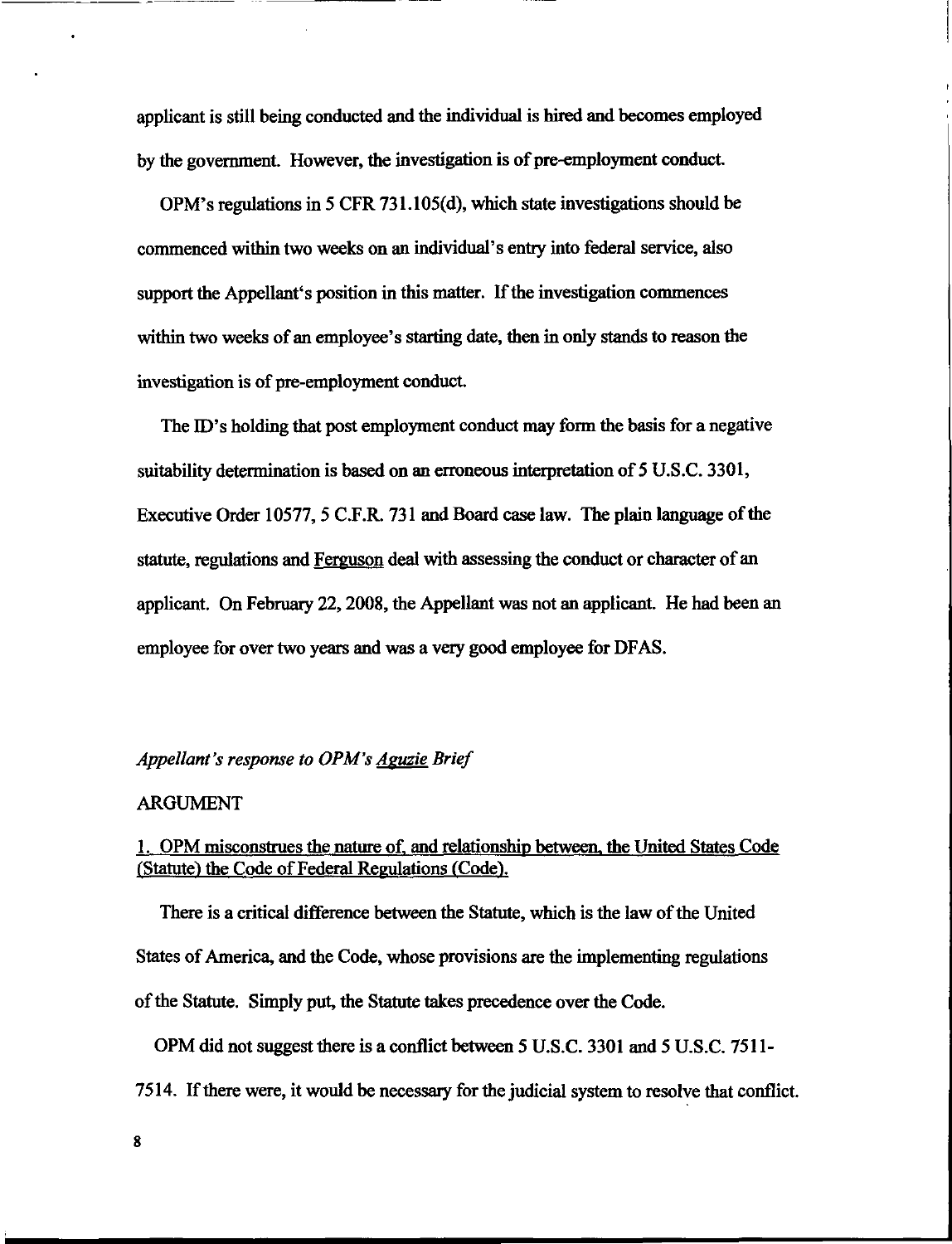Rather, OPM notes a conflict between 5 C.F.R. 731 and 5 U.S.C. 7513 and asks the provisions of the Code take precedence over the Statute. OPM cites no authority for an interpretation of an implementing regulation being given precedence over law.

Congress did not pass, and President Carter did not sign, nor did any President sign, 5 C.F.R. 731 into law. Congress did pass, and President Carter did sign, 5 U.S.C. 7513 into law.

OPM's mandate is to enforce the law. OPM is not free to enforce some laws and not others. OPM's implementing regulations must comply with the entire United States Code, including 5 U.S.C. 7513.

An employee's rights under 5 U.S.C. 7513 take precedence over OPM's regulations in 5 C.F.R. 731. Honoring an employee's adverse action appeal rights in a suitability situation will cause confusion and require OPM to revise its carefully constructed regulations. This may be inconvenient. However, administrative inconvenience is not a reason to ignore the Statute.

### 2. Employees have adverse action appeal rights.

The definition of an employee is spelled out in detail in  $5 \text{ U.S.C. } 7511(a)(1)(\text{A}).$ There are certain exceptions listed in 5 U.S.C. 7511(b). However, there are no exceptions listed in 5 U.S.C. 751 l(b) for an employee facing a suitability action or applicable to this case. Consequently, Appellants Aguzie, Barnes and Scott were employees under the provisions of 5 U.S.C.  $7511(a)(1)(A)$ .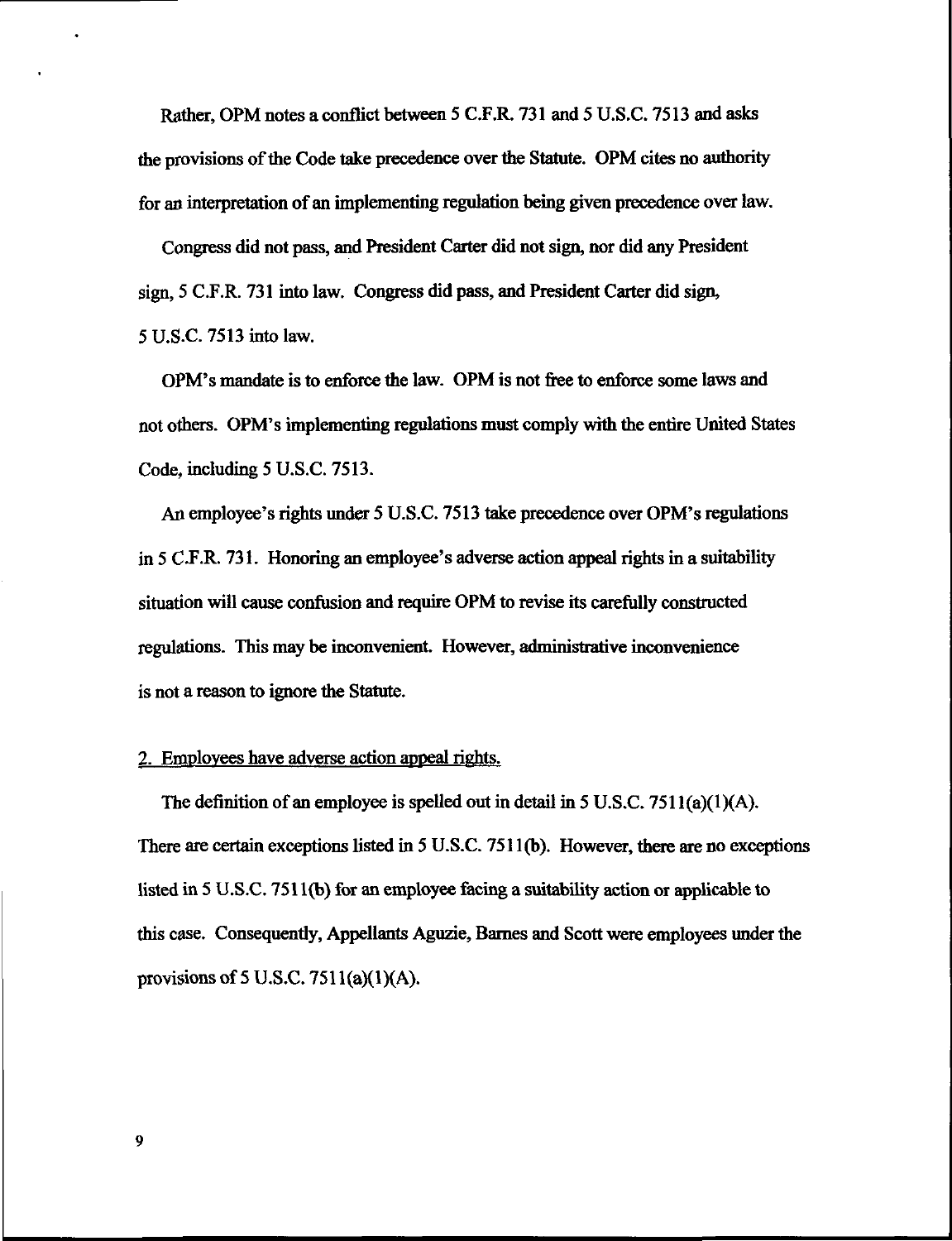As employees, the Appellants are entitled to all of the rights listed in 5 U.S.C. 7513. All federal agencies, including OPM, must honor these rights. Employees have the right under 5 U.S.C. 7513(d) to appeal their removal to the Board, An adverse action against an employee must promote the efficiency of the service. 5 U.S.C. 7513(a). In reviewing an adverse action, the Board has the authority to mitigate the penalty. Douglas v. Veterans Administration. 5 M.S..PR. 280 (1981).

# 3. The proper remedy is to rescind the removals of Appellants Aguzie. Barnes and Scott as they have been denied due process of law.

The Appellants are employees and have the adverse action rights and protections listed in 5 U.S.C. 7513. Both the Board and OPM acknowledge in an adverse action the employing Agency is the Respondent and may only take an action that promotes the efficiency of the service. 5 U.S.C. 7513(a).

In consideration of the fact the employing agency is the Respondent, it becomes critical to identify who should be the deciding official and how much discretion the rests with the deciding official. The determination of the proper disciplinary action to be taken to promote the efficiency of the service is a matter particularly and necessarily within the discretion of the agency. Lachance v. Devall. 178 F. 2d 1246, 1251 (Fed. Cir. 1999), citing Parker v. United States Postal Service. 819 F.2d 1113, 1116 (Fed. Cir. 1987).

As a result of the employing agency being the Respondent, and the requirement the employing agency maintaining the discretion to determine what promotes the efficiency of the service in an adverse action, it only stands to reason the deciding official must also be from the employing agency.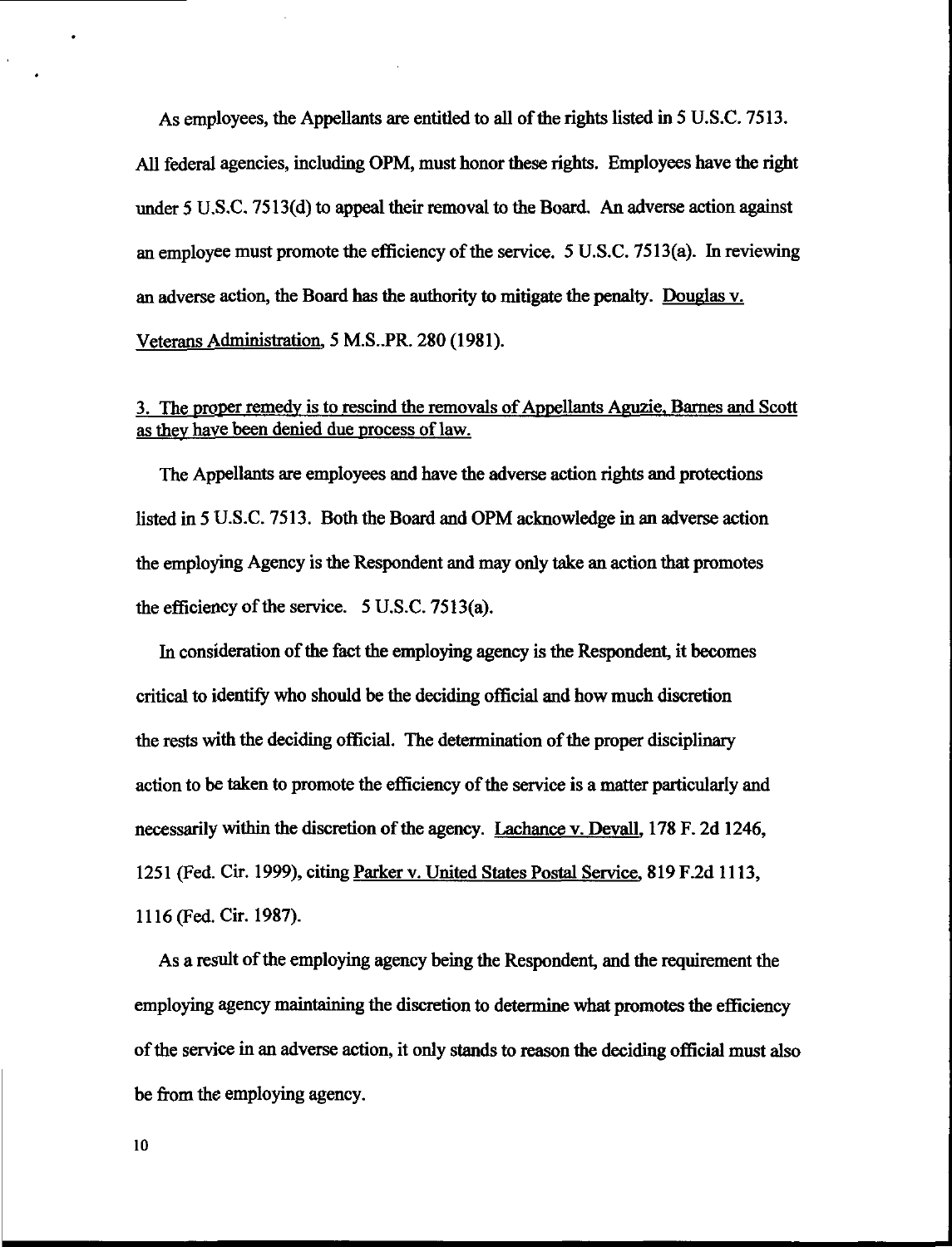In reviewing the actions of the employing Agency, the Board has the authority to mitigate any penalty in an adverse action case. Douglas v. Veterans Administration, 5 M.S.P.R. 280 (1981). OPM is not directly arguing for an overruling of Douglas. However, it appears OPM argues for a scenario where the Board has the discretion to mitigate an action the Respondent agency does not possess. That would be absurd.

The provisions of 5 U.S.C. 7513(b)(2) guarantee employees minimum due process as they are granted the right to respond to a proposed adverse action. This response is made to a deciding official of their employing agency. That deciding official must have the discretion to take, or not take an action, or mitigate any proposed penalty. Otherwise, the process is a complete sham.

The essential requirements of due process... are notice and an opportunity to respond. Cleveland Board of Education v. Loudermill, 470 U.S. 532, 546 (1985). The Appellants have been denied a meaningful opportunity to respond.

An essential principle of due process is that a deprivation of life, liberty or property "be preceded by notice and opportunity for a hearing appropriate to the nature of the case."... This principle requires "some kind of hearing" prior to the discharge or an employee who has a constitutionally protected property interest in his employment... Id. at 542.

As Loudermill makes perfectly clear, the opportunity to respond must be made before the employee is removed. Consequently, minimum due process requires the employee have the opportunity to respond to a proposed action to a deciding official who has the authority to decline to take an action, or reduce its severity, before the action is taken against the employee.

11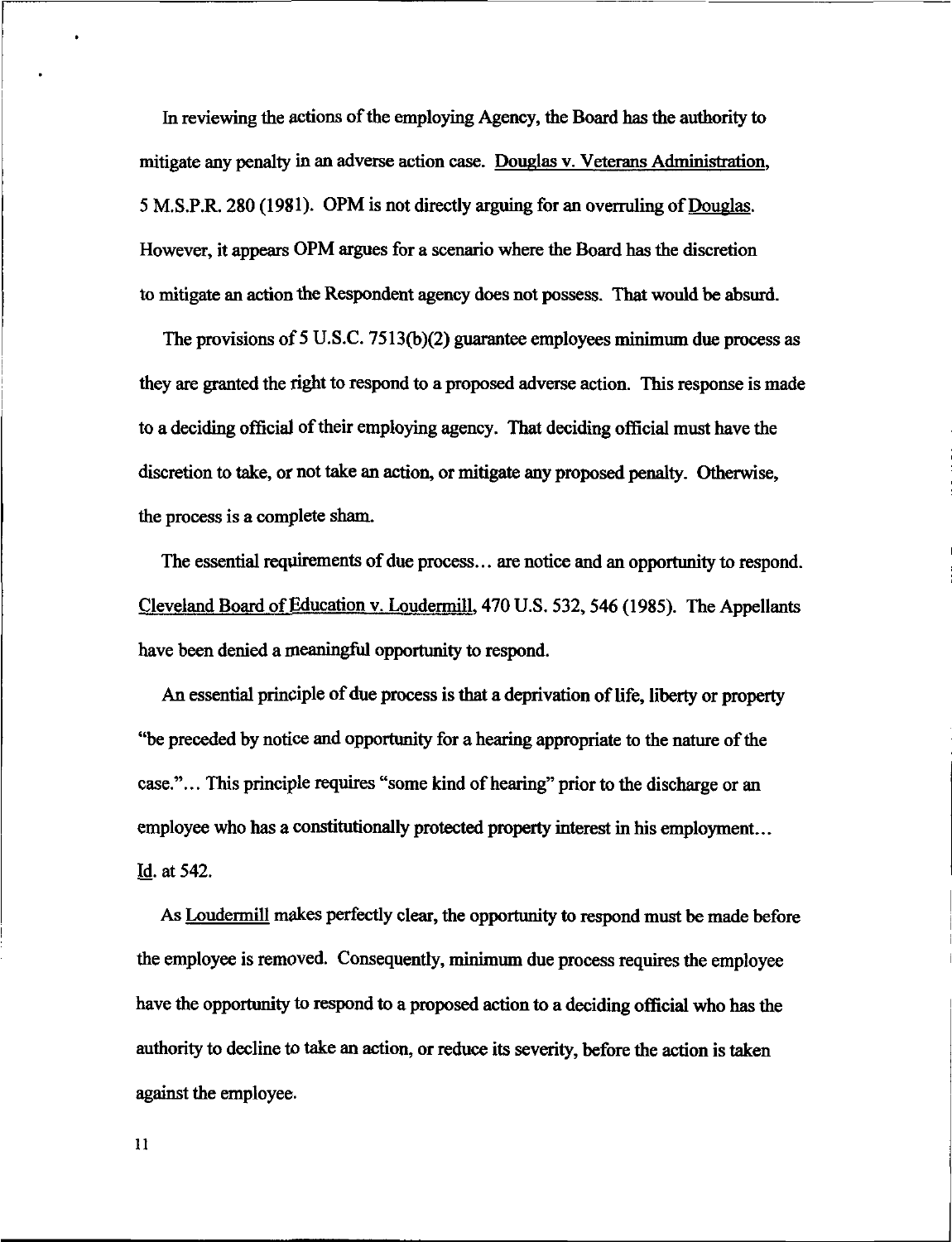If the employing agency's deciding official has not had the opportunity to evaluate and consider the Appellant's response to the proposed removal notice, then the Appellant has not had a meaningful opportunity to respond under 5 U.S.C. 7513(b)(2).

Denying an employee the opportunity to respond under 5 U.S.C. 7513(b)(2) is clearly a denial of due process. Denying an employee a meaningful opportunity to respond under 5 U.S.C. 7513(b)(2) is also a denial of due process.

Currently, under the Board's remand instructions in Aeuzie, if the Appellant is an employee, and has adverse action appeal rights, the Appellant will be allowed to file an appeal 30 days after the Administrative Judge has so stated. Aguzie slip op. at 5. This approach seems contrary to Loudermill. The Appellant can not be removed until a deciding official at the employing agency has considered his response.

If the Appellants in this consolidated appeal are employees, and have 5 U.S.C. 7513 protection, the appropriate remedy is to rescind the removals. The deciding officials should be from the Appellant's employing agencies. An Appellant's right to respond under 5 U.S.C. 7513(b)(2) is meaningless unless that deciding official has the authority to truly consider an employee's response and mitigate the penalty or take no action at all. An employee's response must come, and be considered, before they are removed. An employee's right to respond under 5 U.S.C. 7513(b)(2) is of constitutional magnitude and must be respected.

The second issue raised in Aguzie concerns whether the other actions on appeal remain within the Board's jurisdiction under 5 C.F.R. 731.501. Appellant takes the position in an adverse action the Board has authority under Douglas to mitigate any penalty, including cancellation of eligibilies and debarrment.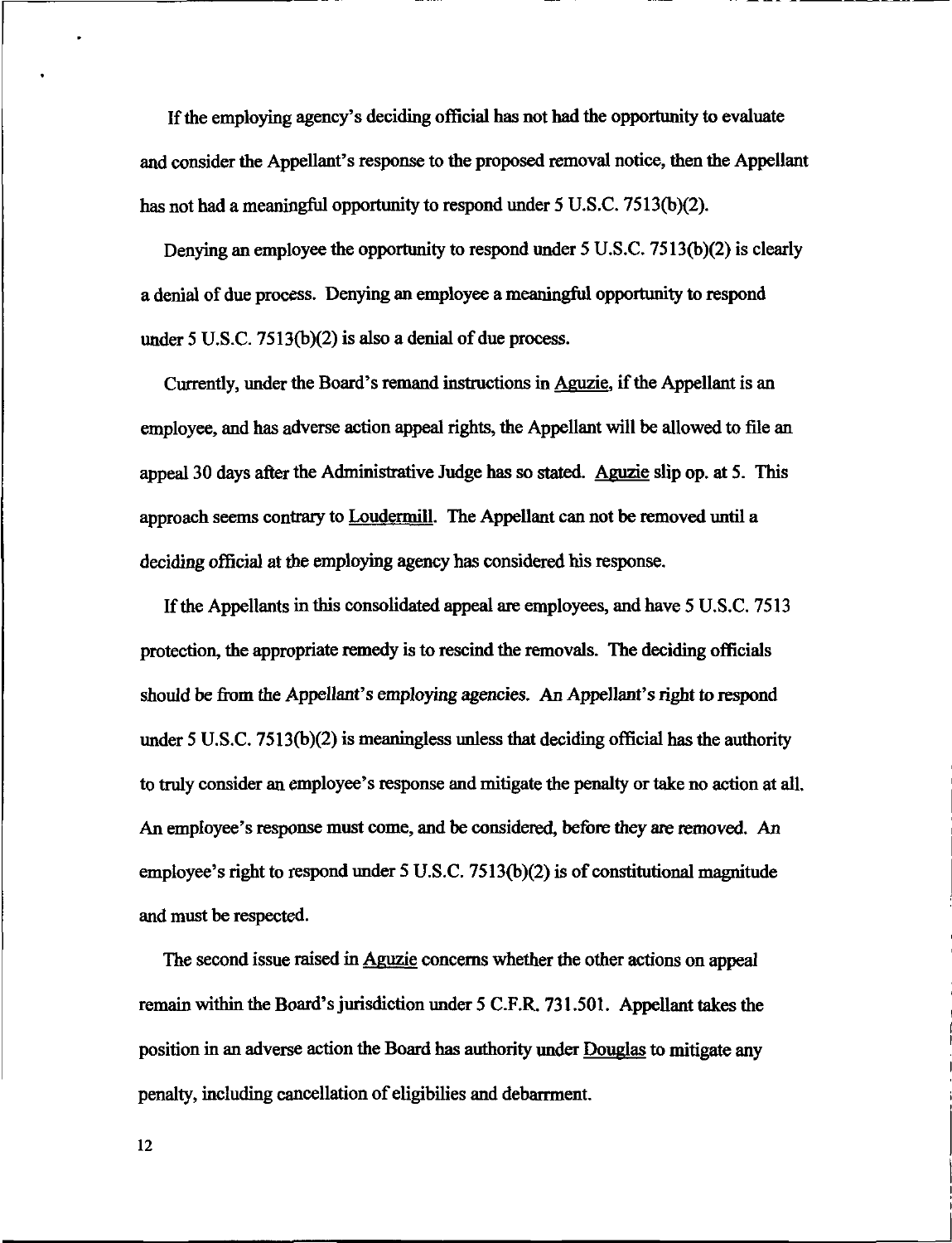### **CONCLUSION**

Removing the Appellant for suitability reasons, based on an event that happened two years after he began his federal employment, is an abuse of the suitability process. Suitability determinations can not be based solely on post employment conduct.

In enacting 5 U.S.C. 3301(2), Congress granted the President the authority to make suitability determinations based on the conduct or character of applicants for federal employment, [emphasis added] Suitability determinations are evaluations of the prior conduct of applicants for federal employment. The statute deals with applicants and only applicants. The word "employee" is not mentioned in that statute.

Events that occur after an applicant becomes a federal employee are not suitability issues. The authority granted in 5 U.S.C. 3301(2) does not grant OPM the authority to get involved in the post employment conduct of employees at other federal agencies.

The Appellant was a well liked and productive employee for DFAS. ID at 16. His supervisor at DFAS did not want to lose the Appellant. Removing a productive employee does not promote the efficiency of the service. By illegally directing DFAS to remove a good employee, OPM has detracted from the efficiency of the service.

The Appellant requests the ID be reversed and he be reinstated with back pay and benefits, have the negative suitability determination rescinded, his debarment lifted, all eligibilities restored and be paid attorney fees.

Furthermore, the Appellants in Aguzie, et al., are employees under 5 U.S.C. 7511 and as such are entitled to the adverse actions procedures and protections contained in 5 U.S.C. 7513. As long as Douglas retains in viability, the Board certainly has the authority to mitigate penalties in an adverse action case against an employee.

13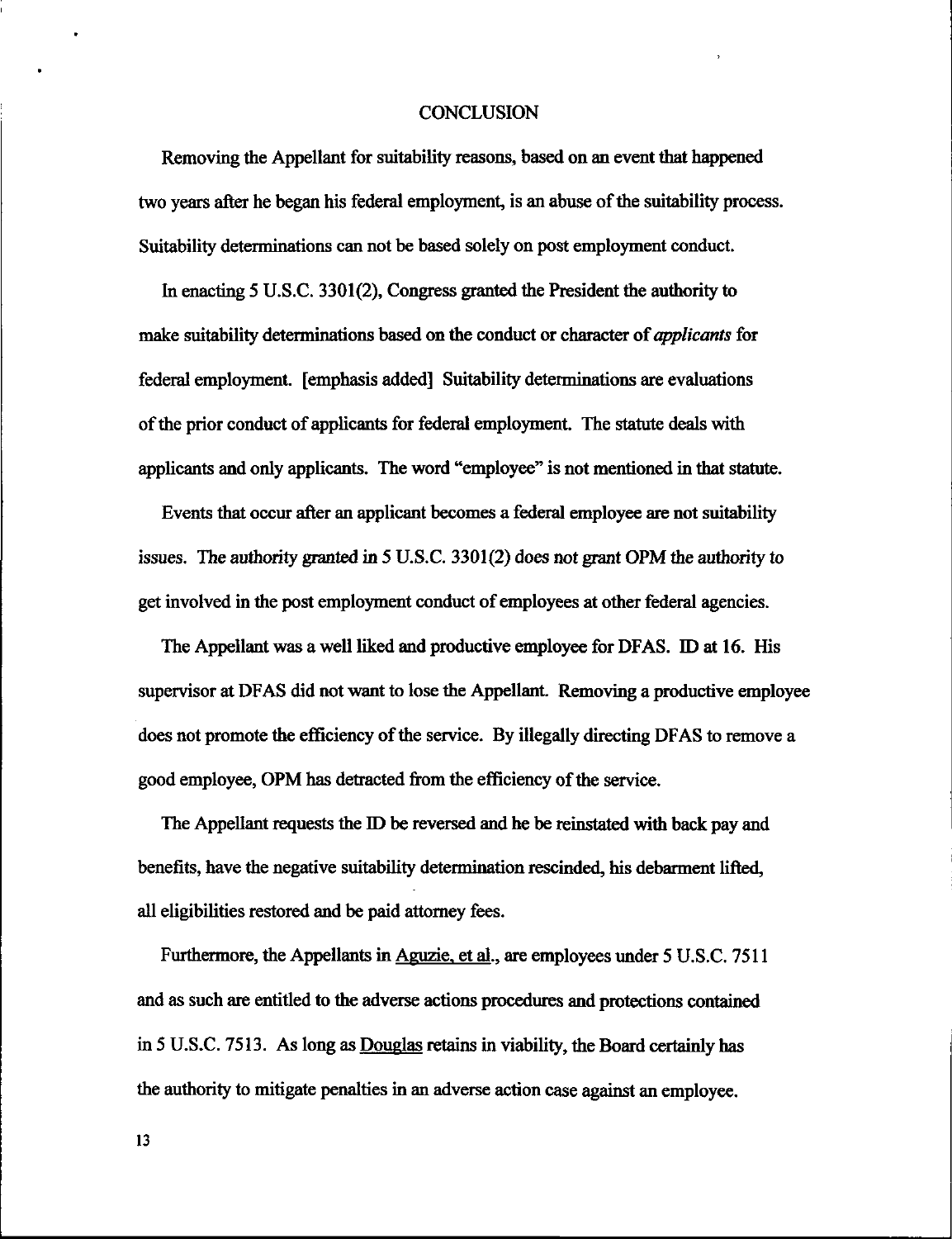If the federal employment system is to have any integrity, the Responding agency of an employee must also have the authority to mitigate the proposed penalty of one of its employees.

Due process requires a deciding official of a Respondent agency review an employees response to a proposed adverse action prior to effecting the adverse action. Accordingly, the removal of the Appellants must be rescinded until a deciding official of their employing agency reviews their response and makes an informed decision on whether the proposed action promotes the efficiency of the service. Finally, the Board retains jurisdiction to mitigate any penalty in an adverse action.

DATED this  $\leq$  day of January 2010.

Respectfully submitted,

frey es Letto

Jeffrey G. Letts Appellant's Representative